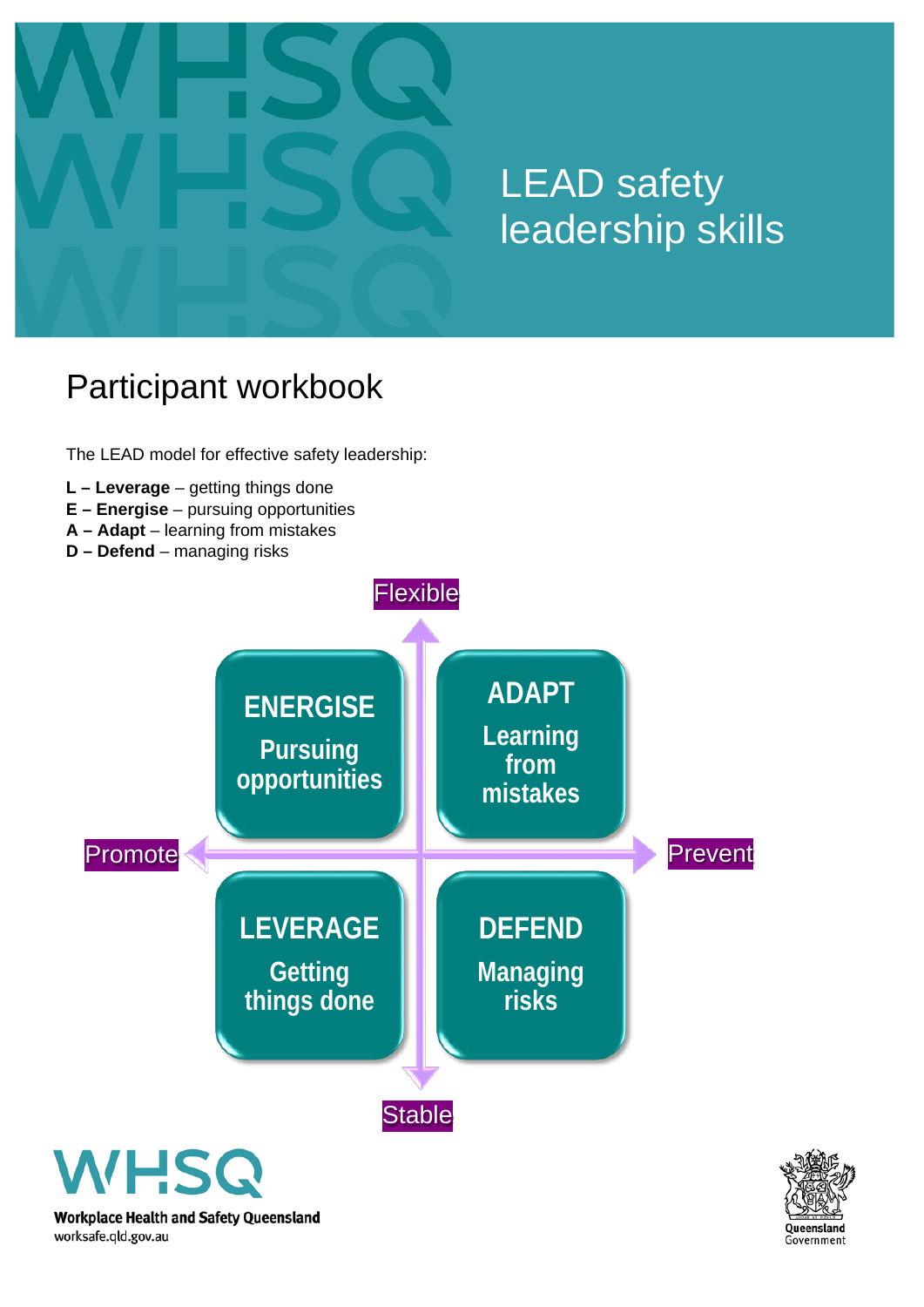# **1.0 Leverage**

Leverage focusses on **getting things done** by providing **clarity and fairness** in work processes. This is achieved through three elements:

- 1. clarity of goals
- 2. recognition of good performance
- 3. coordinating the work.

# **1.1 Clarity**

List one or two health, safety or wellness goals you would like your team to focus on over the next month. Your goals should be SMART – specific, measurable, achievable, relevant and timely.

## **1.2 Recognition**

Recognition is important for health and safety because it reinforces desired behaviours, clarifies what is valued by the organisation and increases workers' motivation to work safely.

| Pick a health, safety or wellness behaviour that<br>you have observed and want to encourage in<br>your team | How could you provide recognition? |
|-------------------------------------------------------------------------------------------------------------|------------------------------------|
|                                                                                                             |                                    |
|                                                                                                             |                                    |
|                                                                                                             |                                    |

## **1.1 Coordination**

Coordination is essential for good health and safety because it promotes successful achievement of work activities despite variability and uncertainty. Coordination helps to remove uncertainty from the workplace and provides workers with support they need to complete the job safely.

| Please rate to what extent you agree that your team engaged<br>in the following behaviours and practices during your last<br>activity together. | ⋗<br><u>ਰ</u><br>disag<br>ō<br>ູ້ຜົ | Φ | Neutral | Agree | ຜົ |
|-------------------------------------------------------------------------------------------------------------------------------------------------|-------------------------------------|---|---------|-------|----|
| Team members kept each other informed about progress towards<br>the activity/task goals.                                                        |                                     |   |         |       |    |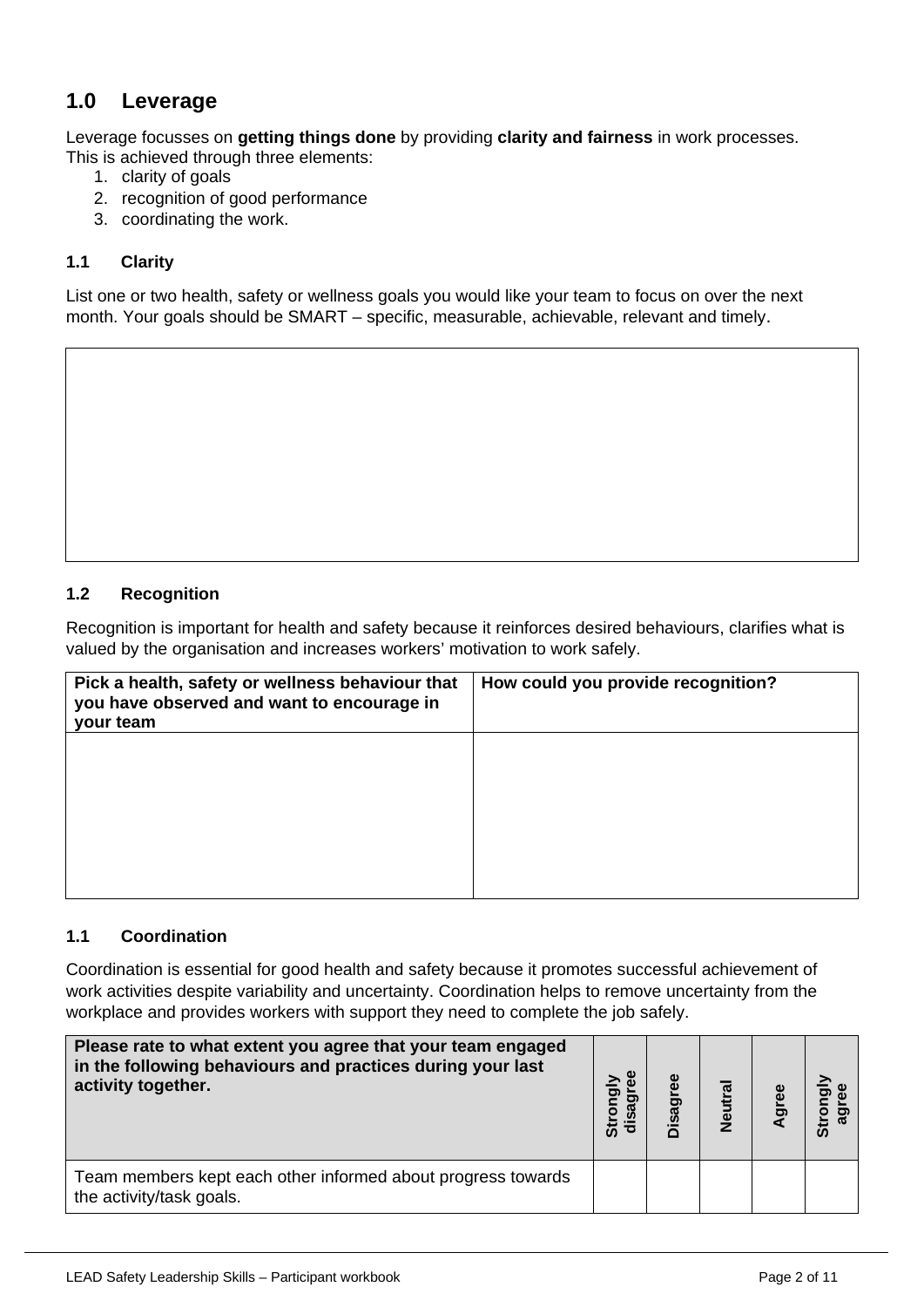| Team members maintained high quality communication throughout<br>the job, such as confirming receipt of information and sharing<br>updates.      |  |  |  |
|--------------------------------------------------------------------------------------------------------------------------------------------------|--|--|--|
| Team members had all the necessary work tools, equipment and<br>other resources needed to perform the work safely.                               |  |  |  |
| Team members remained alert to and talked about any changes in<br>environmental conditions (e.g. weather, time pressures).                       |  |  |  |
| Team members corrected any deviations or violations that could<br>have impacted the achievement of work goals.                                   |  |  |  |
| Team members encouraged each other to support the completion<br>of the task/activity together (e.g. helping each other with difficult<br>tasks). |  |  |  |
| Team members established ground rules and/or expectations for<br>how they would conduct the work activity before commencing.                     |  |  |  |
| Team members dealt with any conflict in productive ways (e.g.<br>problem solving, compromise).                                                   |  |  |  |
| Team members motivated each other to perform at their best (e.g.<br>provided encouragement and recognition).                                     |  |  |  |
| Team members managed their emotions (e.g, frustration,<br>annoyance) appropriately throughout the task.                                          |  |  |  |

# **2.0 Energise**

Energise applies when the team is pursuing new opportunities, such as a safety initiative, or introducing a new way of working or new safety tool or process. Energise encourages the team to take ownership over the change and give them the motivation and skills they need to tackle the initiative head on.

There are three core elements for energise:

- 1. inspiration
- 2. empowerment
- 3. growth.

# **2.1 Inspiration**

An inspiring safety leader gives people the energy and motivation they need to participate in health, safety and wellness initiatives.

Inspiring leaders role model the types of behaviours they expect their team to demonstrate. This could mean getting involved in safety initiatives themselves, sharing a mistake with the team, or helping others to complete work safely.

Tips to inspire workers include:

- focus on the positive what you want to see
- identify specific actions that can be undertaken
- draw on values and what is meaningful/important
- use inclusive language (i.e. 'we', 'our')
- use positive and encouraging language
- share examples of where the team has been successful.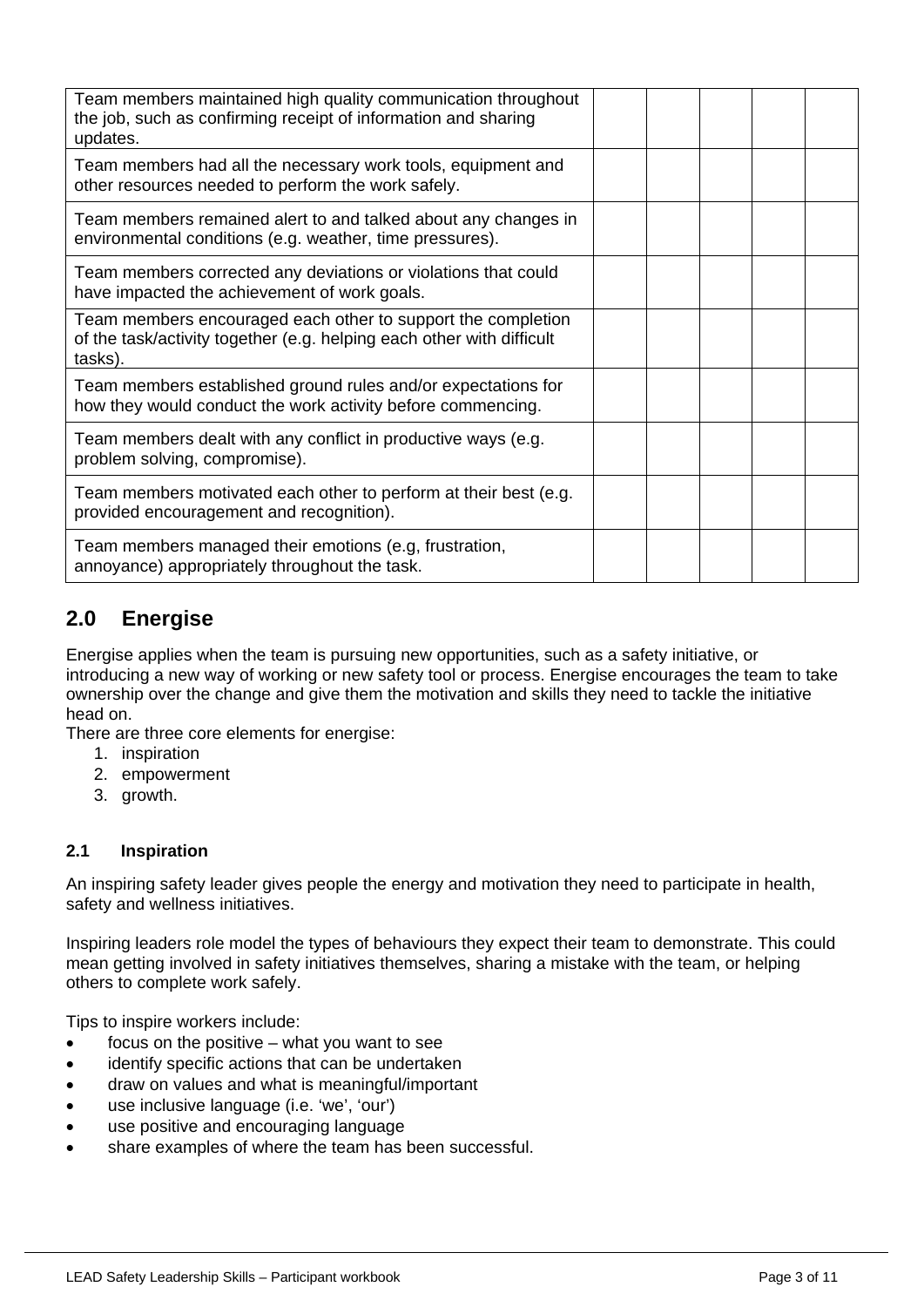| Describe your ideal workplace culture in<br>terms of health and safety | How do you communicate this to your<br>team in a way that inspires? |
|------------------------------------------------------------------------|---------------------------------------------------------------------|
|                                                                        |                                                                     |
|                                                                        |                                                                     |
|                                                                        |                                                                     |
|                                                                        |                                                                     |

# **2.2 Empowerment**

Empowerment is using our authority as leaders to give the team confidence and a sense of ownership and responsibility for achieving outcomes.

Empowerment is achieved by giving people autonomy and support. Autonomy means we allow people to make their own decisions about work. Support means we offer help and guidance, if needed, to ensure workers are successful.

**Identify one or two health, safety or wellness decisions that your team could make themselves in the near future.**

## **2.3 Growth**

Growth means coaching and nurturing teams to increase their health and safety skills and capabilities. Let's explore the GROW model in reference to coaching.

#### **In the context of work health and safety leadership consider the below questions:**

| G            | G= GOALS.<br>What is one skill or capability<br>in health and safety<br>leadership you would like to<br>grow in the next 3-6 months? |  |
|--------------|--------------------------------------------------------------------------------------------------------------------------------------|--|
| $\mathsf{R}$ | $R = REALITY$<br>Considering the current state<br>of play, what is your main<br>strength in this area?                               |  |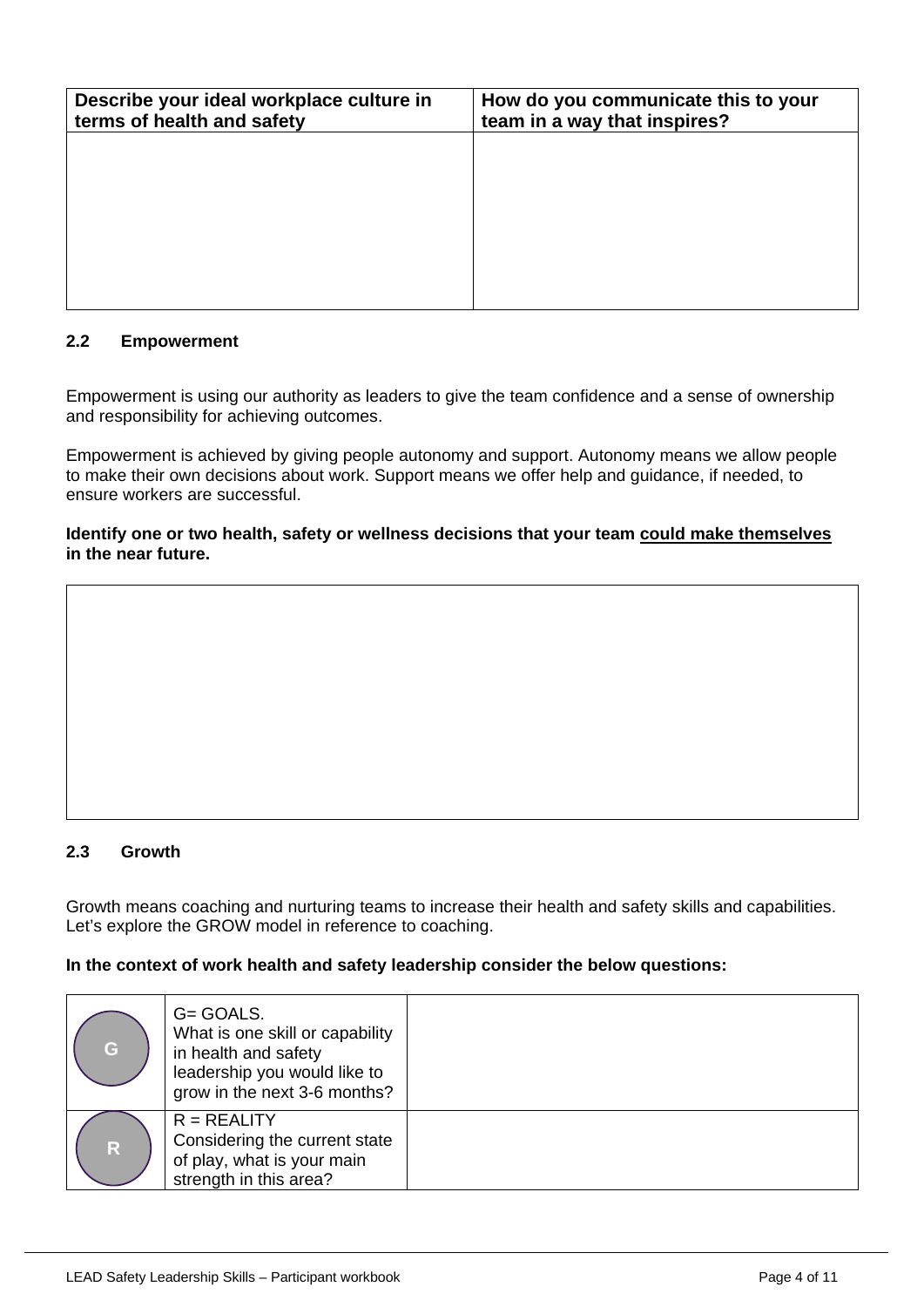|             | Where do you have an<br>opportunity to improve in this<br>area?                                                              |  |
|-------------|------------------------------------------------------------------------------------------------------------------------------|--|
| $\mathbf O$ | $O = OPTIONS$ and<br><b>OBSTACLES</b><br>What option can you<br>brainstorm to increase or<br>enhance your skills?            |  |
|             | What are some obstacles or<br>barriers to improving this<br>area?                                                            |  |
| W           | $W = WAY FORMARD.$<br>What could be the next step,<br>and how would you turn the<br>above into actual change and<br>actions? |  |

# **3.0 Adapt**

Adapt is where the team has experienced failure, or a mistake and the focus is on returning performance back to an acceptable level as quickly as possible. Adapt has three elements:

- 1. reflection
- 2. voice
- 3. resilience.

# **3.1 Reflection**

This covers the monitor and review steps in the risk management process. This should be conducted periodically or after an incident to improve safety at the workplace.

- What was expected to happen? Discuss the goals and intended outcomes that were originally planned by the team.
- What actually happened? Balance what went wrong with what went right.
- What caused the differences between the expected and actual outcomes?
- Plan what will be done differently next time to achieve success and prevent failures from reoccurring.

Some practical tips that help to review the effectiveness of implemented actions include:

- try to establish ground rules
- consider using a third-party facilitator
- make sure to document and action outcomes
- take time to also review the reflection process
- judge performance not the person(s)
- try to balance reflection on failure with success.

#### **Think about a recent project or task that involved some challenges:**

| What did you intend to     |
|----------------------------|
| happen/what was your goal? |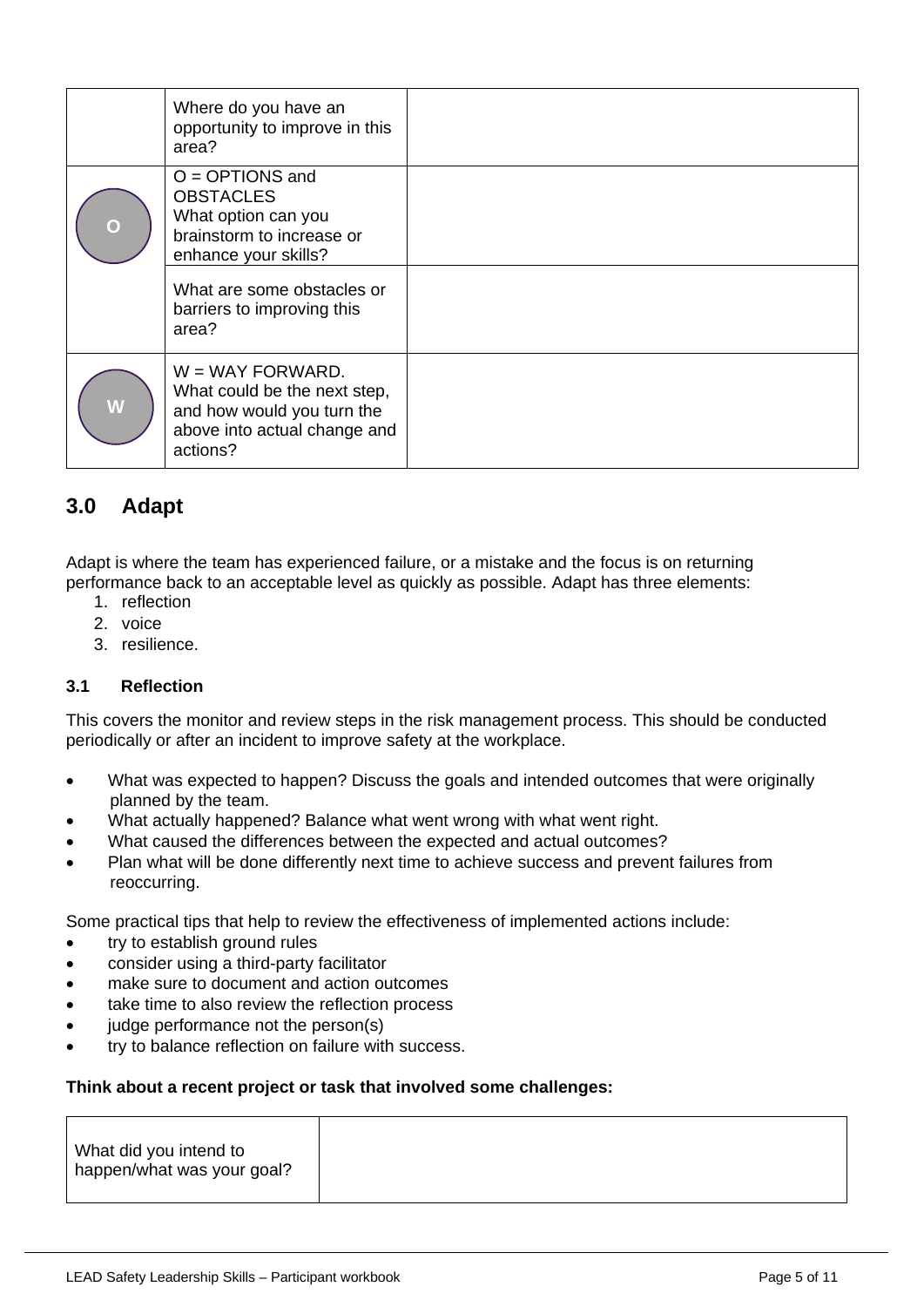| What happened - consider<br>what went well or was<br>successful?                                           |  |
|------------------------------------------------------------------------------------------------------------|--|
| What went wrong or surprised<br>you?                                                                       |  |
| Why do you think there was<br>there a difference between<br>your goal and the<br>expected/actual outcomes? |  |
| What would you do differently<br>next time?                                                                |  |

# **3.2 Voice**

When a team has a shared perception that it is safe to speak up, they will believe:

- it is okay to make mistakes
- people aren't treated differently because of their experience or backgrounds
- it's okay to voice concerns or disagree with others.

Choose a strategy to increase your teams 'voice' and describe below how you could implement it (visible leadership, role-modelling openness and sharing your weaknesses, invite and recognise input, ask questions, reframe difficulties, encourage diversity).

| <b>Strategy</b> | How I could I implement this my team/work<br>area? |
|-----------------|----------------------------------------------------|
|                 |                                                    |
|                 |                                                    |
|                 |                                                    |
|                 |                                                    |
|                 |                                                    |

## **3.3 Resilience**

Being resilient in a work health and safety sense means being prepared for emergency scenarios and recovering back to original functioning as quickly as possible.

Some practical things we can do to build resilience include:

- integrate 'what if' scenario thinking into planning sessions
- rotate emergency response roles around the team
- defer to expertise over hierarchy
- encourage error reporting and provide timely feedback
- analyse team performance during emergency drills and provide feedback.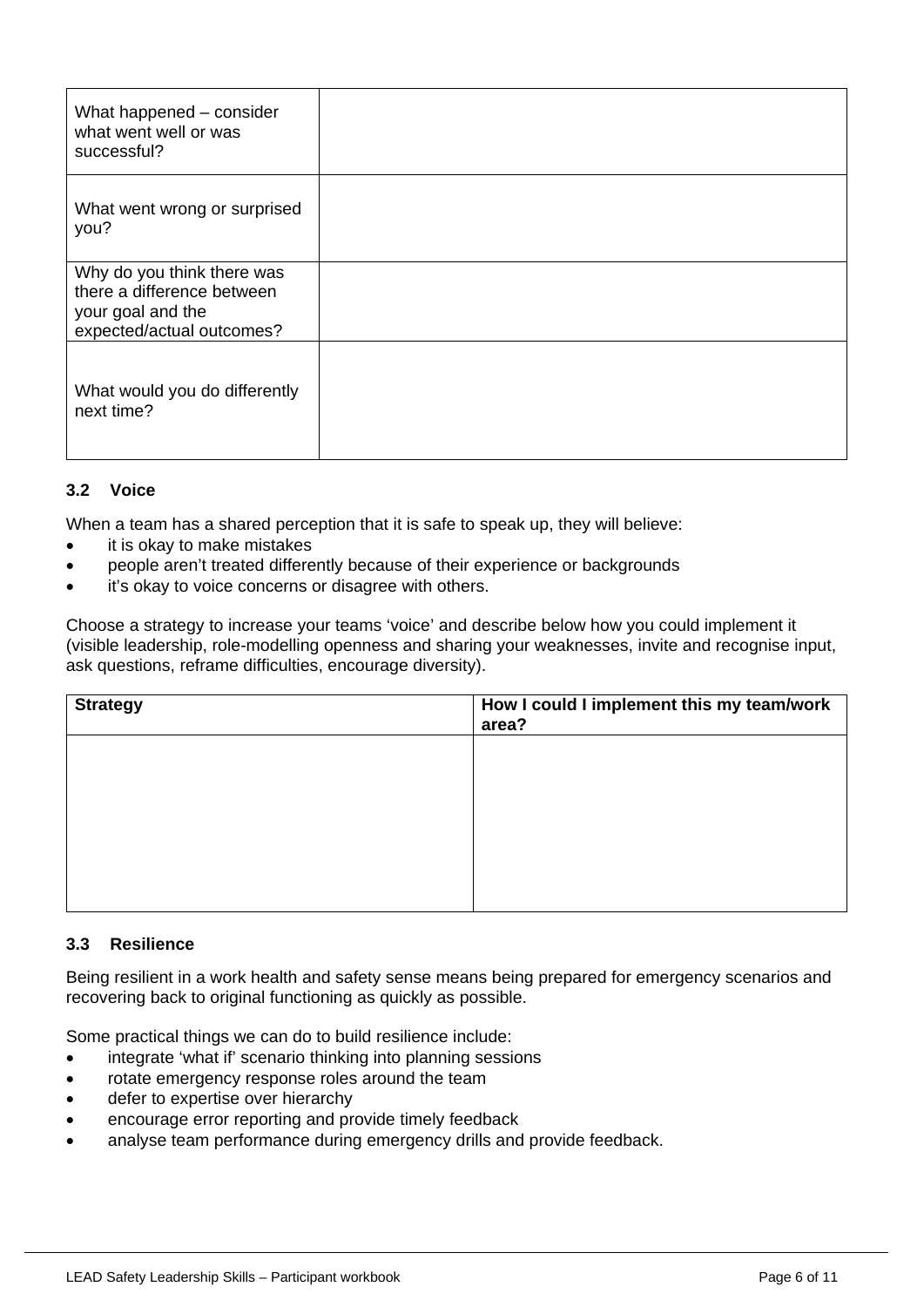Answer the following questions to see how resilient the team is.

| <b>Resilience Skill</b>                                                             | <b>Yes</b> | <b>No</b> |
|-------------------------------------------------------------------------------------|------------|-----------|
| People on this team both give and receive adequate feedback on performance.         |            |           |
| Team members accept occasional setbacks and surprises as inevitable.                |            |           |
| Team members are genuinely committed to safety.                                     |            |           |
| This team has regular meetings that consider relevant safety issues.                |            |           |
| Past events are reviewed thoroughly and leany ssons learnt are shared.              |            |           |
| This team tries to improve defences rather than make individuals feel bad.          |            |           |
| This team regularly receives and reviews safety performance information/data.       |            |           |
| Safety-specific meetings are attended by people in our team.                        |            |           |
| This team acknowledges explicitly when production and safety goals are in conflict. |            |           |
| People who report incidents in this team are not punished or discouraged.           |            |           |
| This team is given opportunities to build soft- or non-technical skills.            |            |           |

# **4.0 Defend**

Defend is useful when the team is faced with dangerous or high-risk work. It is achieved in practice through three elements:

- 1. vigilance
- 2. accountability
- 3. monitoring.

# **4.1 Vigilance**

This element means we are helping the team to be vigilant to risk in the environment through a focus on characteristics of the human brain.

**Attention** is like a spotlight, illuminating a small area at once; however, it is limited. One the one hand, focussed attention is a powerful tool to spot risks, and on the other hand, we can miss things that we aren't consciously looking for.

**Autopilot** is a brain capability that automates complex behaviours and movements. Have you ever driven your car home and not realised how you got there? This is autopilot in action. Repeated and routine behaviours become automated by a region of the brain called the Cerebellum. When the behaviours are helpful, such as wearing the correct PPE, autopilot can be powerful. If the habits are unsafe, then autopilot can be a problem.

**Stress** actually has a positive effect on our performance, if delivered in the right dose. Too much and we become overwhelmed, and too little and we become bored or distracted. Knowing your team's tolerance for stress and managing their environment so they experience the right amount of stress if important to achieve safe outcomes.

**Fatigue** is about managing energy: physical, emotional, and mental energy. Over time, these energies will become depleted. Take physical energy for example. If we miss a night's sleep or work at a high pace all day, our physical energy levels will be depleted. Same with emotional and mental energy – we may have a distressing event happen in our lives or have to concentrate for long periods of time. As a supervisor it is vital that you are aware of your team's energy levels and take active steps to manage it. Employers should ensure they are managing risks of work-related fatigue and work-related stress through work design.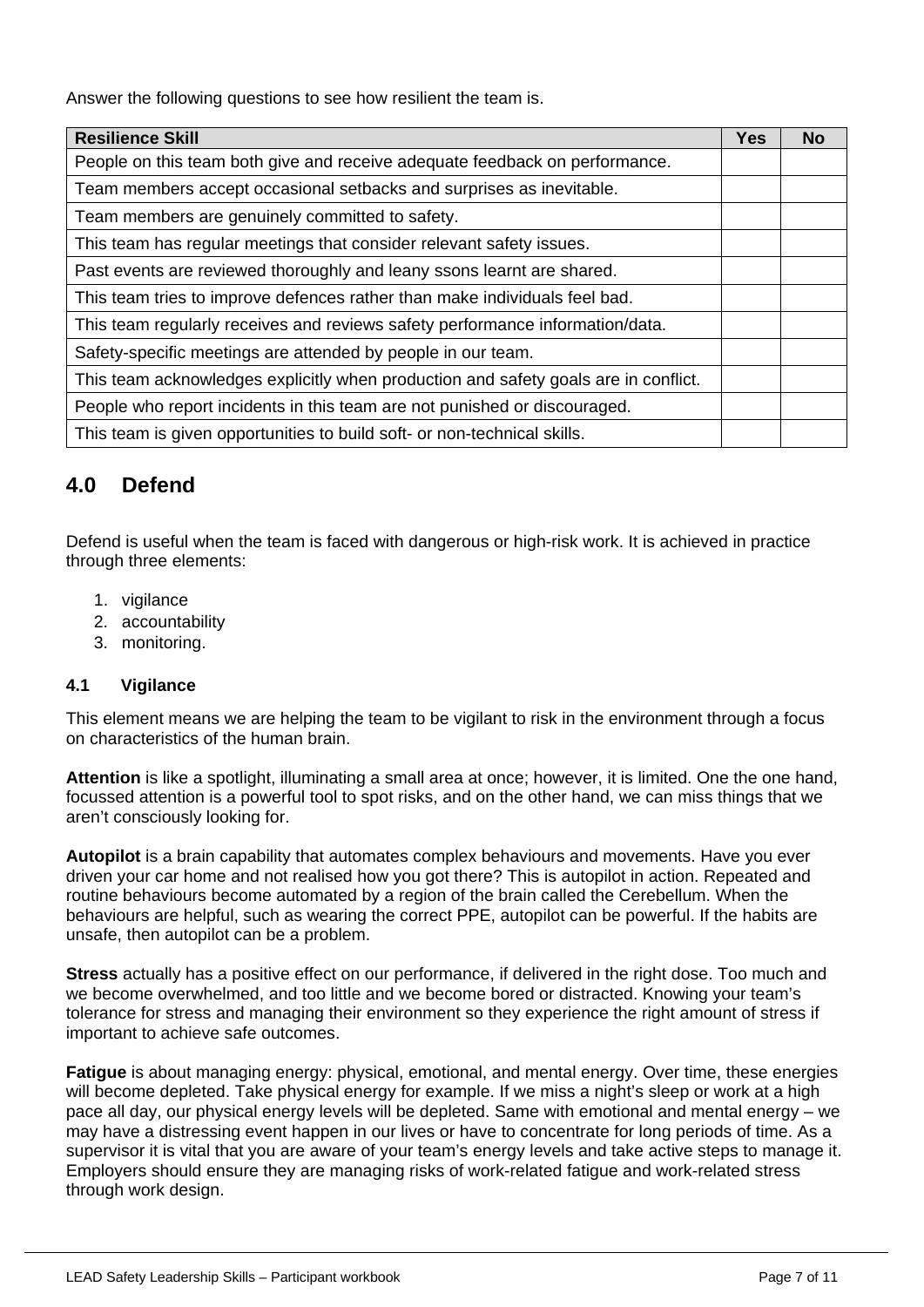**Complacency** is the state we come to when we become used to risks in our environment. When we perform a task repeatedly and don't experience an accident, sometimes this can lead to a false sense of security. We may feel that we can take shortcuts when in fact it is only luck or chance that we don't get injured. Discussing the consequences of unsafe actions and engaging in meaningful risk assessment are ways to reduce complacency.

# **Thinking about complacency, tick the hazards below where you think your team has become complacent (underappreciating the risk).**

| Gravity           | <b>Stress</b>            |
|-------------------|--------------------------|
| Electricity       | <b>Bullying</b>          |
| Machinery         | Work-related violence    |
| Chemicals         | Posture                  |
| Temperature       | Force/over-exertion      |
| Noise             | Repetitive movements     |
| Radiation         | Vibration                |
| <b>Biological</b> | Routine/monotonous tasks |
| Task complexity   | Work-related fatigue     |

# **4.2 Accountability**

Developing a fair and just culture is a way to increase accountability through improving the context that drives behaviour, rather than simply addressing the behaviour itself.

Accountability is making our expectations known and driving these standards across the team to produce a minimum level of acceptable performance.

## **List your health, safety and wellness expectations (what you consider to be minimum standards of behaviour in your work area).**

#### **From the listed expectations, choose one that you believe is not satisfactory and tick the possible causes:**

- Was there a leader instruction or influence to do it?
- Was the expectation/procedure clear and workable?
- Did he/she have required skills and knowledge?
- Was an honest mistake/slip/lapse involved?
- Is this an accepted practice among peers?
- Is the system of work appropriate to the tasks being performed?
- Are risks systematically managed at the workplace?
- Other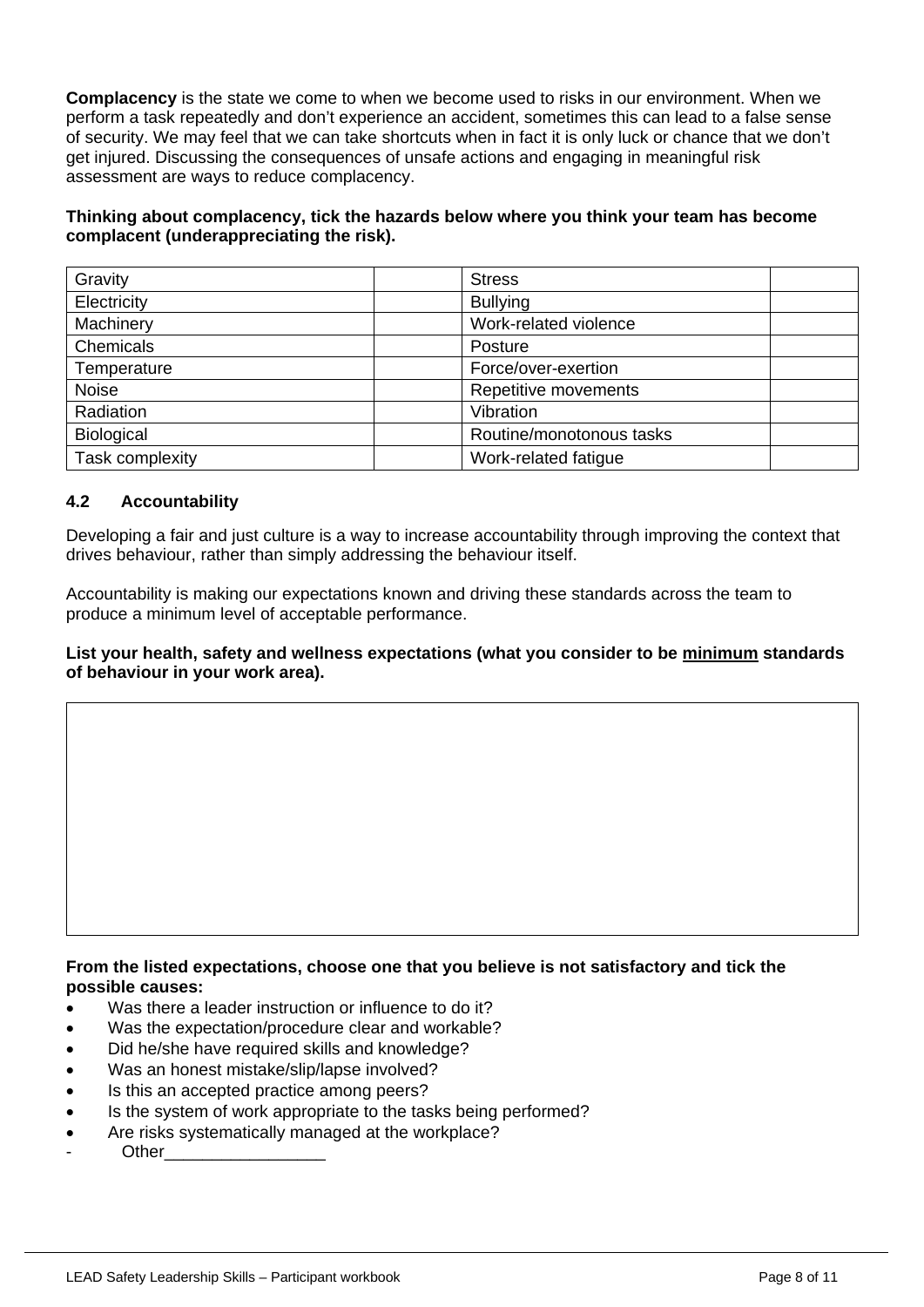**What can you put in place to ensure the minimum standard of behaviour for this health, safety and wellness expectation is improved?**

# **4.3 Monitoring**

We can think of monitoring as a spectrum, ranging from passive at one end, through to attentive in the middle and finally up to controlling. What we want to aim for as leaders is to be attentive. Monitoring in this sense doesn't mean micromanaging or being on top of your team as they carry out work, rather, it means taking an active interest in how work is being done and ensuring workers are enacting your expectations.

| What's one activity you currently do to<br>monitor health, safety and wellness in your<br>team? | Would you do anything differently? |
|-------------------------------------------------------------------------------------------------|------------------------------------|
|                                                                                                 |                                    |

#### **As a safety leader, write down at least:**

| One thing you will start doing; |
|---------------------------------|
|                                 |
|                                 |
|                                 |
|                                 |
| One thing you will stop doing;  |
|                                 |
|                                 |
|                                 |
|                                 |
| One thing you will keep doing:  |
|                                 |
|                                 |
|                                 |
|                                 |